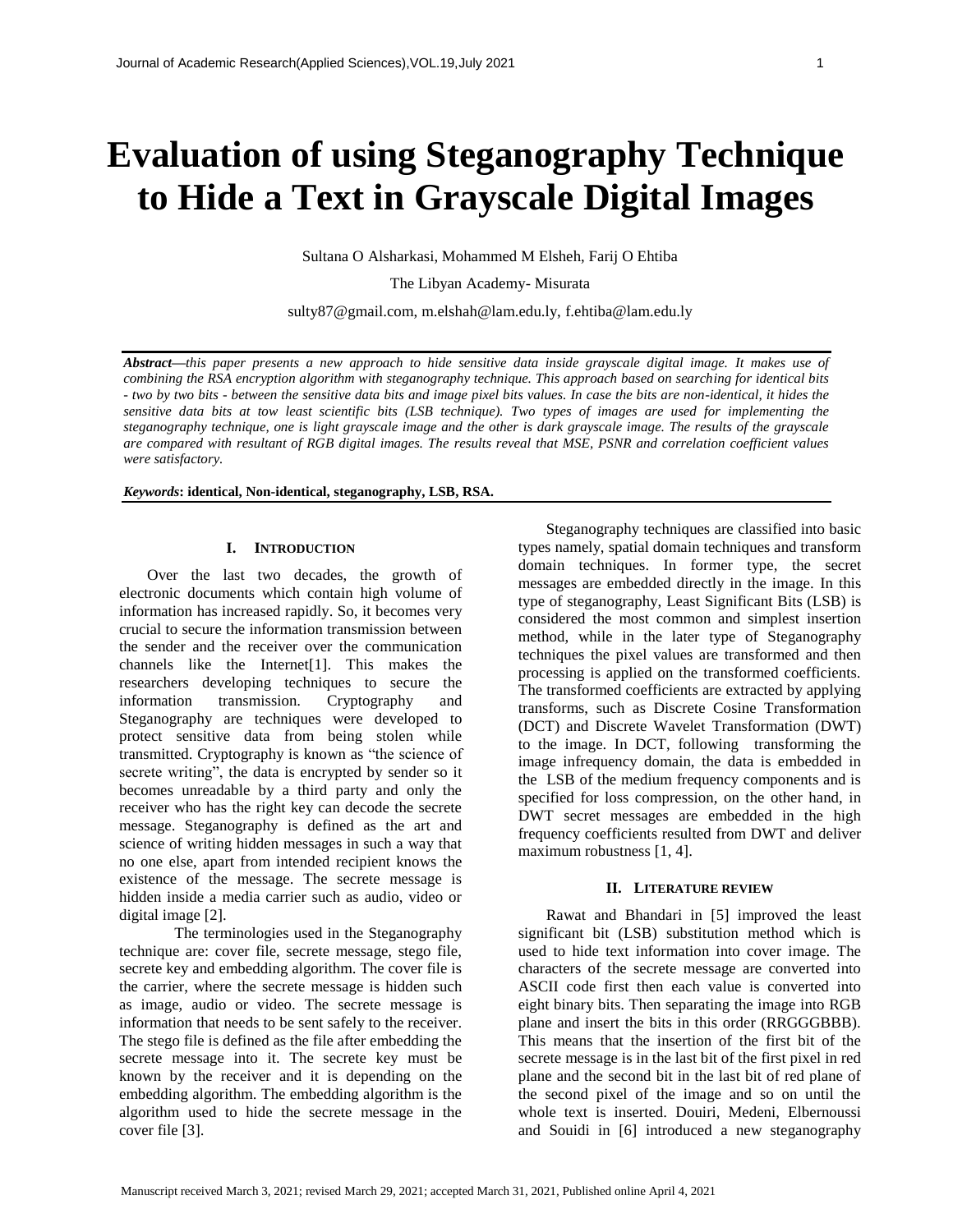method to hide information in a grayscale image based on graph coloring problem (GCP) in order to locate the optimal positions to hide secrete message, and be able to increase the capacity and imperceptibility of the image after embedding.

There are some researchers who combine the two methods, Steganography and Cryptography to increase the level of information security. Such as the method by Mathe, Atukuri, and Devireddy in [\[7\]](#page-4-6) which demonstrates two phases of sending information in secure manner by utilizing public-key cryptography and Steganography depending on matching method in different regions of the image. The first step was converting the plain text message into cipher text utilizing Public-key Encryption algorithm. The following step was to find common Stego-key between the sender and receiver by Diff-Hellman key exchange protocol. The sender hides eight bits of information based on a matching method. Similarly, Chauhan, Kumar, and Doegar in [\[8\]](#page-4-7) proposed approach that combines the steganography and cryptography using variable block size placed in fixed size. For encrypting data they used content based encryption algorithm and steganography techniques which are LSB and raster scan technique. Singh and Sharma in [\[9\]](#page-5-0)explained an original approach for data communication over an unsecure channel and demonstrated steganography on gray and color images utilizing DCT enhancement and RSA Cryptosystem with LSB technique. Baek, Kim, Fisher and Chaoin in[\[10\]](#page-5-1) basically used an Exclusive-OR (XOR) operation and a binary-to-gray code conversion. Recognizing that there are meaning patterns of the resultant XOR operation and its relationship against the binary and gray code. Utilizing some simple observed relationships between the binary representation of a pixel, the gray code representation, and the utilization of a simple XOR operation based upon N images available to the sender and the receiver. Mittal, Arora and Jain in[\[11\]](#page-5-2) analyzed the degree of difference when steganography and cryptography are implemented together and separately, later they compared the.

Many studies concentrated on how to hide the information in the image, but Kaul and Chandra in [\[4\]](#page-4-3) concentrated on how to increase the size of data hiding rather than how to hide it. They worked on bit level specifically embedding text in an image. Character pairing and mapping has been done in this research. Hence, the image will be like a search engine to search for the secrete key which will help out in how to trace the secrete message in the image.

Al-Shatnawi in [\[3\]](#page-4-2) suggested a new algorithm to embed the secret information into image by enhancing the LSB. The secrete message is hidden in the image based on searching about the identical bits between the

secrete message and the image pixels values. In each pixel it hides six bits of the secret message applied with two RGB images and the result was analyzed by calculating the ratio between the number of identical bits and the number of non-identical bits of the image color pixels values and the text message values.

Amjad Y. Hindi and his colleagues in [\[12\]](#page-5-3) demonstrated a stego-method to hide sensitive data in any type of digital color image. Their work goes through several stages, staring by reshaping the original image from 2D matrix to 2D matrix with size n1\*n3, n2 following by calculating the row and column indexes using a defined hash function. Then, LSB method is applied in order to hide a message using the indexes. Next, the holding image is reshaped back to a 3D matrix. On the following stage the second key (key2) is generated by using another hash function. Finally, the hidden data is extracted. The obtained results are acceptable when compared with the results of the LSB method; this is due to the fact that this method requires two keys to extract the secret message from the holding image, each of these keys consisting of eight decimal digits making the process of diffusion very complicated.

Dilpreet Kaur and his mates in[\[13\]](#page-5-4) defined an approach to hide secret data in random LSB pixels. Their main goal was to maintain the quality of stego image while hiding more data per a single image. LZW compression technique is used to enlarge the text coverage in cover images, and for added security, it hides data in random pixels of the image which provides the strength of transposition cryptography. They argue that their approach is completely secured against the possibility of R-S detection attacks yet when having 2 times more data masking as compared to kekre's technique.

#### **III. PROPOSED METHOD**

This research combines Encryption and Steganography techniques based on spatial domain. The encryption process is implemented using RSA algorithm. Two types of grayscale images are used as a cover images to hide the secret message, one is dark and other is light of bmp format. Figure 1 shows the framework of the proposed approach.

#### *A. EMBEDDING ALGORITHM:*

Steganography method is proposed based on searching identical and non-identical bits between the secret message and cover image pixels which illustrated in Figure 2.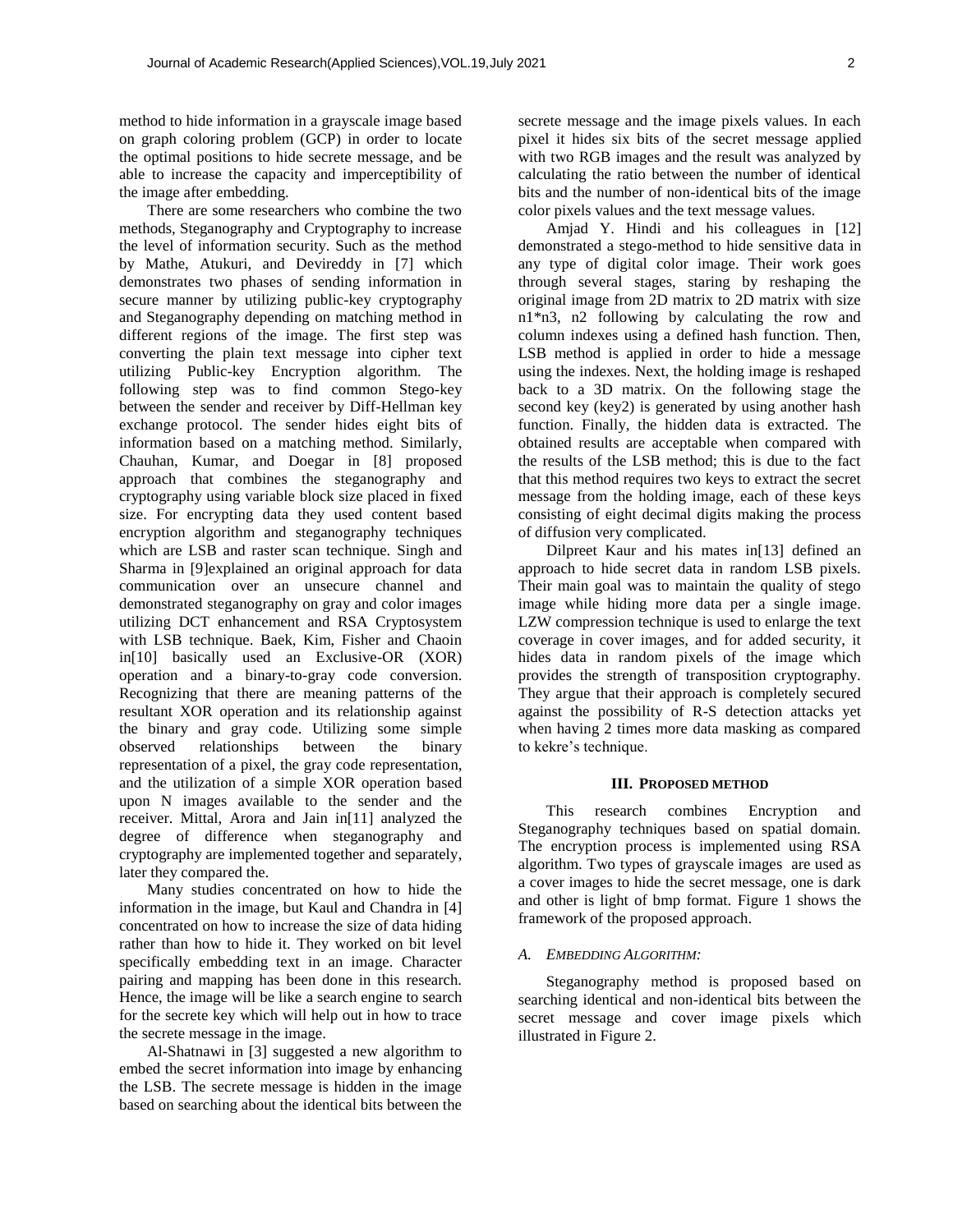

Figure 1. The framework of the proposed approach



Figure 2. Proposed hiding algorithm

The proposed method is used to hide the secret message by using Algorithm 1.

#### *B. LEAST SIGNIFICANT BIT HIDING (LSB):*

If no identical bits were found, the two bits of secret message are hidden in the two least significant bits of the cover image as explained in Figure 3 and Algorithm 2.



Figure 3. LSB hiding Technique





**Algorithm (2): The LSB hiding Technique**

- Start
	- Scan the image row by row and encode it in Binary.
	- Convert the secret message into ASCII Code.
	- Encrypt the secret message by RSA algorithm, and then encode it in binary.
	- Check the size of the image and size of the secret message.
	- Start sub-iteration 1:
		- $\checkmark$  Hide two by two bits of the secret message in each pixel of image in least significant bits.
		- $\checkmark$  Set the image with new values.
	- End sub-iteration 1
	- Set the image with the new values and save it.
- End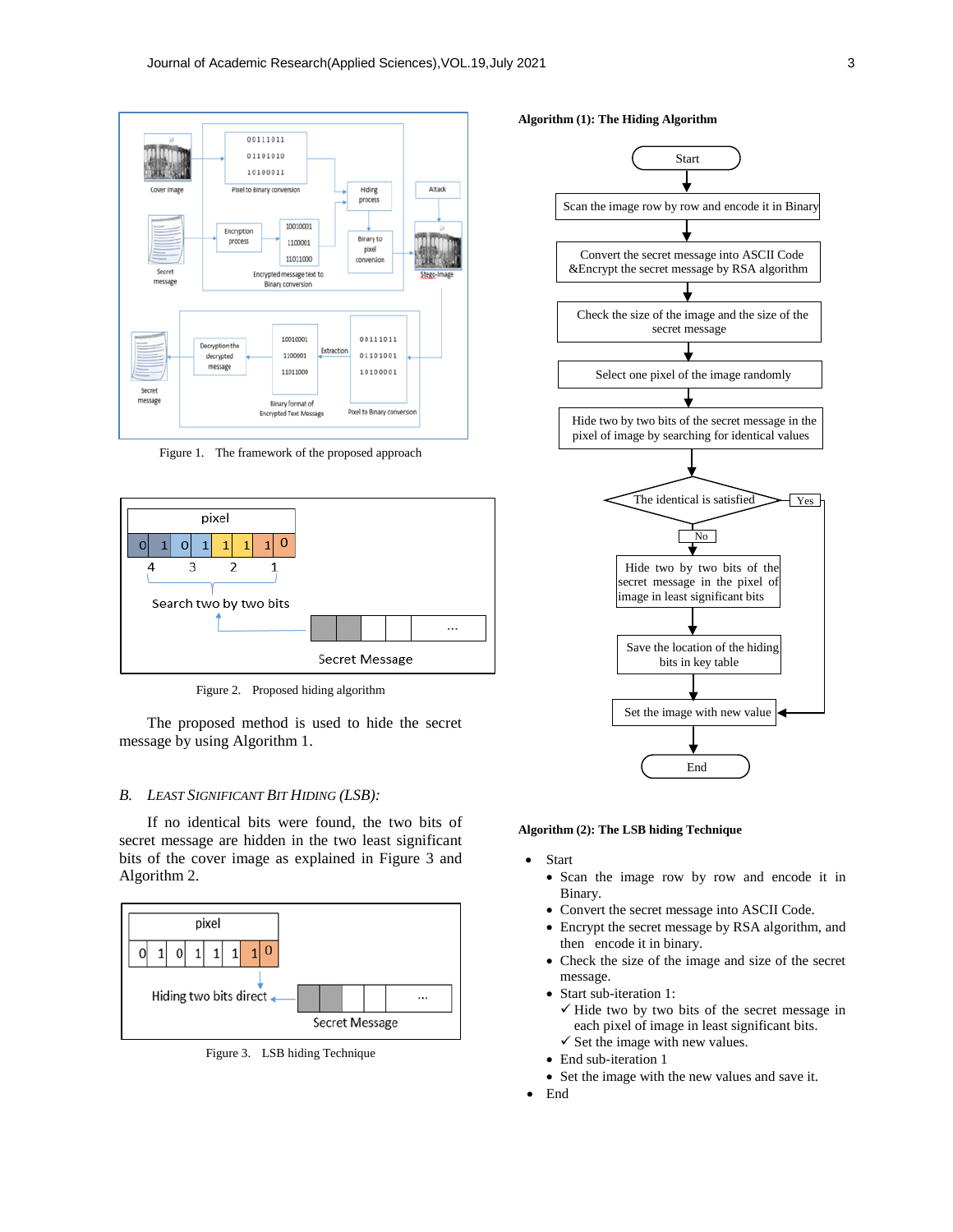# *C. IDENTICAL AND NON-IDENTICAL BITS RATIO:*

Count the number of identical bits between the bits of the secret message and the image pixel bits, as well as the number of non-identical bits between them. The ratio of identical and non-identical bits is then calculated separately as in equations (1) (2):

$$
Ratio_{Non-iden} = \left(\frac{number\ of\ non-identical\ bits}{Total\ number\ of\ bits\ hidden}\right) * 100\ (1)
$$

$$
Ratio_{iden} = \left(\frac{number\ of\ identical\ bits}{Total\ number\ of\ bits\ hidden}\right) * 100\tag{2}
$$

#### **IV. RESULTS AND DISCUSSION**

Several experiments were carried out to evaluate the proposed method. As shown in Figure 4 and Figure 5, two grayscale images with size 219X307 for dark image and 215X303 for light image are used as cover image and the secret message is: "The Libyan Academy".



Figure 4: Light grayscale image



Figure 5: Dark grayscale image

Results of the proposed method and LSB hiding methods are analyzed based on the ratio between the number of the identical and the non-identical bits between the pixel of gray image values and the secret message values and compared it with a previous study in [\[3\]](#page-4-2) .

## *Identical and Non-identical Bits Ratio by proposed hiding method is explained as follow:*

Table (1) shows the ratio of identical bits and nonidentical bits of light grayscale image and compares it with light color image in [\[3\]](#page-4-2) , while Table (2) presents the identical bits and non-identical bits of dark grayscale image and compare it with results of dark color image of [\[3\]](#page-4-2).

Table (1): A comparison between resultant of light images of the proposed method and in previous study in[\[3\]](#page-4-2)

|                       | Proposed method<br>(Light gray image) |        | Exist study       |     |      |
|-----------------------|---------------------------------------|--------|-------------------|-----|------|
|                       |                                       |        | (Light RGB image) |     |      |
|                       |                                       |        | Red               | 35  |      |
| <b>Identical bits</b> | 106                                   | 59.55% | Green             | 46  | 64 % |
|                       |                                       |        | Blue              | 31  |      |
| Non-identical         |                                       |        | Red               | 23  |      |
| <b>bits</b>           | 72                                    | 40.45% | Green             | 12  | 36 % |
|                       |                                       |        | Blue              | 27  |      |
| Sum (bits)            | 178                                   | ###    |                   | 174 | ###  |

This means that light RGB image is better than the light gray image in hiding sensitive data

Table (2): A comparison between resultant of Dark images of the proposed method and previous study in [\[3\]](#page-4-2)

|                              | Proposed method<br>(Dark Gray image) |         | Exist study<br>(Dark RGB image) |     |       |
|------------------------------|--------------------------------------|---------|---------------------------------|-----|-------|
|                              |                                      |         | Red                             | 46  |       |
| <b>Identical bits</b>        | 138                                  | 77.52 % | Green                           | 49  | 80.5% |
|                              |                                      |         | Blue                            | 45  |       |
|                              |                                      |         | Red                             | 12  |       |
| Non-identical<br><b>bits</b> | 40                                   | 22.47%  | Green                           | 13  | 19.5% |
|                              |                                      |         | Blue                            | 9   |       |
| Sum (bits)                   | 178                                  | ###     |                                 | 174 | ###   |

This means that dark RGB image is better than the dark gray image in hiding sensitive data.

## *Identical and Non-identical Bits Ratio by LSB hiding method is explained as follows:*

. Here, we hide all bits of the secret message in two least significant bits of pixels of cover image and test bits of secret message to be hidden are identical with two values of least significant bits of pixel or not.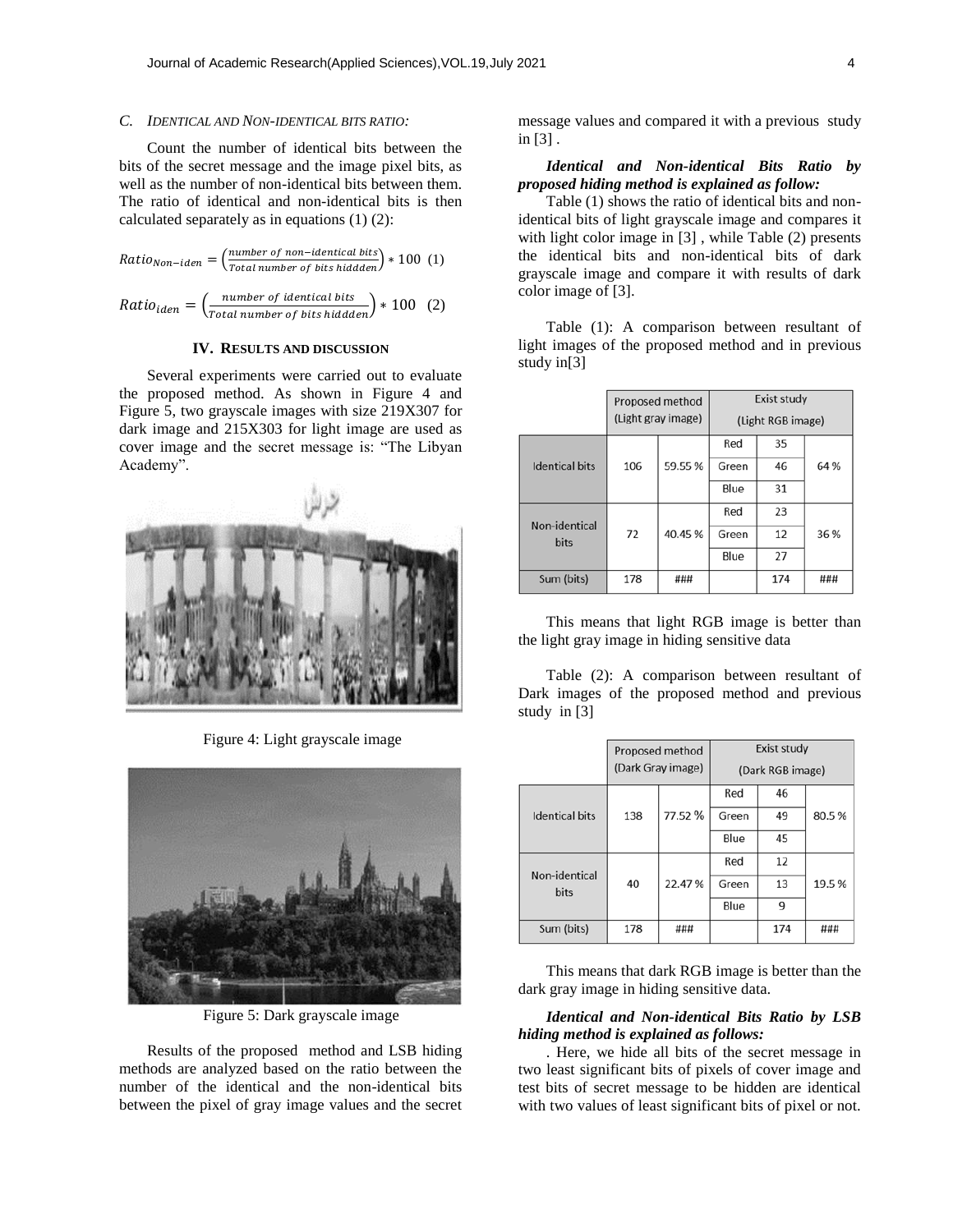Tables (3, 4) explain the identical and non-identical bits when using LSB method for hiding the secret message in cover images that are RGB and grayscale.

Table (3): A comparison between resultant light images of the LSB method and previous study in [\[3\]](#page-4-2)

|                            | The Proposed Method |           | The LSB Method |           |  |
|----------------------------|---------------------|-----------|----------------|-----------|--|
|                            | Light Gray          | Dark Grav | Light Gray     | Dark Grav |  |
| Correlation<br>Coefficient | 0.999804            | 0.9999    | 0.999674       | 0.999678  |  |
| <b>MSE</b>                 | 5.8474              | 1.9495    | 10.6259        | 9.01652   |  |
| <b>PSNR</b>                | 40.4612             | 45.2315   | 37.8671        | 38.5804   |  |

The shown results above tell that the light gray image is better than the light RGB image to hide sensitive data by LSB technique.

Table (4): A comparison between resultant dark images of the LSB method and previous study in [\[3\]](#page-4-2)

|                       | Light Gray image |        | Light RGB image |     |      |
|-----------------------|------------------|--------|-----------------|-----|------|
|                       |                  |        | Red             | 12  |      |
| <b>Identical bits</b> | 112              | 62.92% | Green           | 14  | 22 % |
|                       |                  |        | Blue            | 13  |      |
| Non-identical         |                  |        | Red             | 46  |      |
| <b>bits</b>           | 66               | 37.07% | Green           | 44  | 77%  |
|                       |                  |        | Blue            | 45  |      |
| Sum (bits)            | 178              | ###    |                 | 174 | ###  |

LSB method gave the same result with color image and gray image.

#### **V. STEGANOGRAPHY ATTACK:**

To evaluate robustness of the proposed method, we used some attacks on stego-image. The attacks are: noise speckle, salt and pepper and rotate image clockwise. The results of the experiments that performed on a stego-images (light and dark) show that the robustness of the proposed algorithm is unsatisfied. The secret message is not protected and no strong safety against attack was achieved.

## **VI. CONCLUSION**

The proposed method is concerned with hiding sensitive data within a grayscale image depending on the identical of the bits of the secret message with a cover image. In case of Non-identical bits, the LSB technology is used to hide data in the last two bits of image pixel. Pixels are randomly chosen. Two bits of sensitive data are hidden in each pixel chosen from the grayscale image, while six bits are hidden in one pixel

of RGB image. Based on the obtained results using the principle of identical, it is found that hiding sensitive data in color digital images is more efficient than grayscale images. Random selection of pixels is the best way because the effect on the image quality is minimal, because the hiding based on search about the identical bits between the sensitive data bits and the cover image bits saves the values of some pixels of the cover image unchanged. When using LSB technology, it is clear that light grayscale image are more efficient than light RGB, and gave equal values in the case of dark images.

## **REFERENCES**

- <span id="page-4-0"></span>[1] A. Abdelmged, A. Tarek, A.-H. Seddik, and M. Shaimaa, "Improving ZOH Image Steganography Method by using Braille Method," *International Journal of Computer Applications,* vol. 151, 2016.
- <span id="page-4-1"></span>[2] A. Abdelmgeid, A. Tarek, S. S. Al-Hussien, and M. Shaimaa, "New Image Steganography Method using Zero Order Hold Zooming," *International Journal of Computer Applications,* vol. 133, 2016.
- <span id="page-4-2"></span>[3] A. M. Al-Shatnawi, "A new method in image steganography with improved image quality," *Applied Mathematical Sciences,* vol. 6, pp. 3907-3915, 2012.
- <span id="page-4-3"></span>[4] N. Kaul and M. Chandra, "A Proposed Algorithm for Text in Image Steganography based on Character Pairing and Positioning," *International Journal of Computer Applications (0975–8887) Volume,* 2015.
- <span id="page-4-4"></span>[5] D. Rawat and V. Bhandari, "Steganography technique for hiding text information in color image using improved LSB method," *International Journal of Computer Applications,* vol. 67, 2013.
- <span id="page-4-5"></span>[6] S. M. Douiri, M. B. O. Medeni, S. Elbernoussi, and E. M. Souidi, "A new steganographic method for grayscale image using graph coloring problem," *Appl. Math,*  vol. 7, pp. 521-527, 2013.
- <span id="page-4-6"></span>[7] R. Mathe, V. R. Atukuri, and S. K. Devireddy, "Securing information: cryptography and steganography," *International Journal of Computer Science and Information Technologies,* vol. 3, pp. 4251-4255, 2012.
- <span id="page-4-7"></span>[8] S. Chauhan, J. Kumar, and A. Doegar, "Multiple layer text security using variable block size cryptography and image steganography," in *Computational Intelligence & Communication Technology*